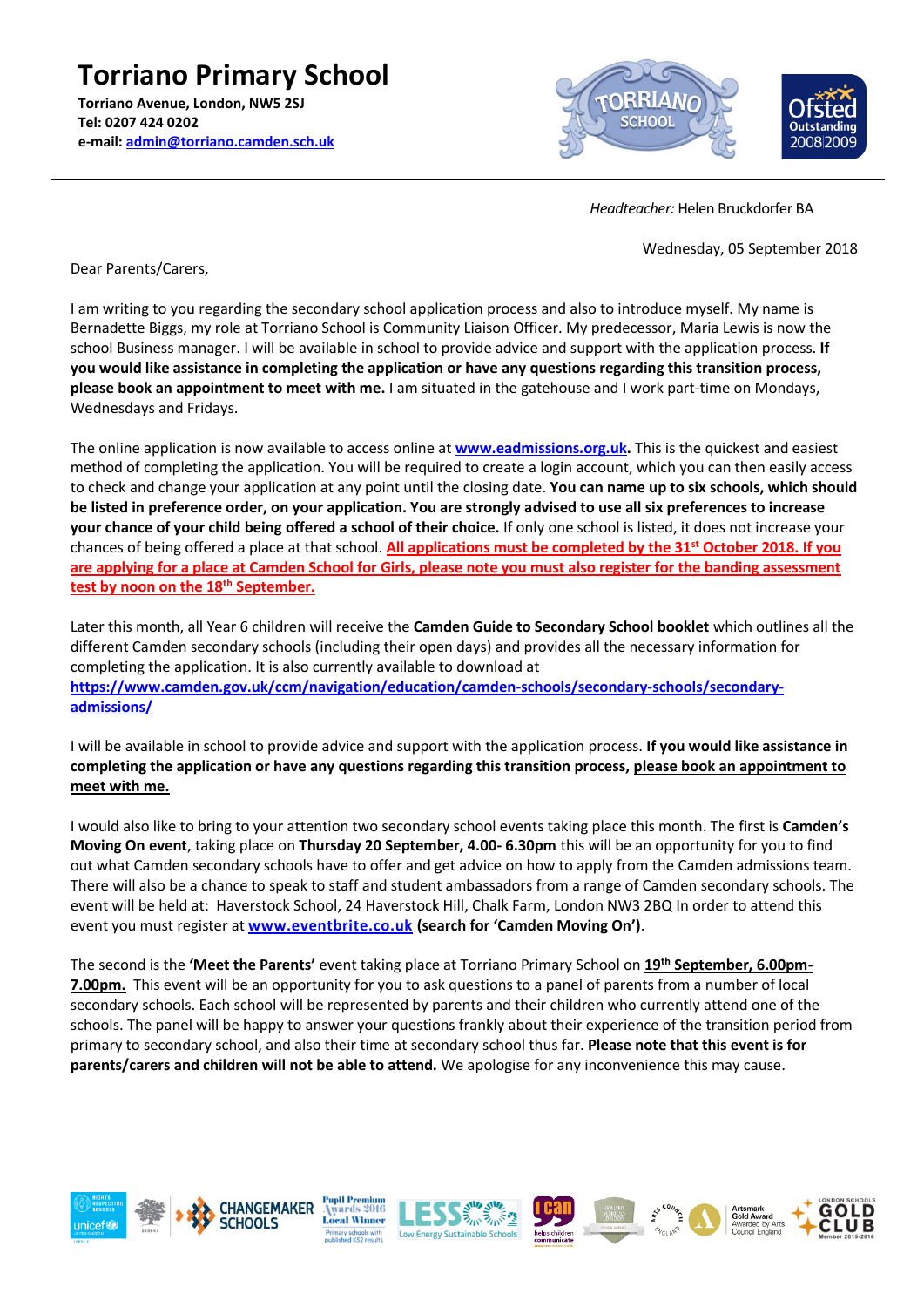**Key dates** to keep in mind have been attached overleaf. If you have any questions or require any additional information, please do not hesitate to contact me.

Kind regards, Bernadette Biggs Community Liaison Officer

# **Key dates**

### 2018

| August             | New admissions booklet published                                                                                                                            |
|--------------------|-------------------------------------------------------------------------------------------------------------------------------------------------------------|
| 1 September        | Online applications open at www.eadmissions.org.uk                                                                                                          |
| 20 September       | Moving On to secondary school event. See back page for details                                                                                              |
| September/October  | Parents and their children visit secondary schools on open days arranged by the individual schools                                                          |
|                    | Parents discuss preferences with Camden primary school headteachers                                                                                         |
|                    | Noon on 18 September Camden School for Girls deadline to register for the banding assessment test and music<br>aptitude assessment                          |
| 19 October         | Maria Fidelis supplementary information form deadline                                                                                                       |
| 22 to 26 October   | Half-term <sup>*</sup>                                                                                                                                      |
| 31 October         | Final closing date for applications and changes to preferences<br>and final deadline for La Sainte Union supplementary information form                     |
| <b>16 November</b> | La Sainte Union deadline for parents to provide copies of the child's Baptismal Certificate, together<br>with the parents' Certificate of Catholic Practice |
| 21 December        | End of autumn term*                                                                                                                                         |

## 2019

| <b>7 January</b>      | First day of spring term                                                                                                                                                                                                                                                    |
|-----------------------|-----------------------------------------------------------------------------------------------------------------------------------------------------------------------------------------------------------------------------------------------------------------------------|
| 18 to 22 February     | Half term <sup>*</sup>                                                                                                                                                                                                                                                      |
| <b>Friday 1 March</b> | Camden Council informs applicants who live in Camden of the outcome of ALL applications<br>to schools in or outside the borough within the co-ordinated scheme. If you applied online,<br>you will receive an email with the outcome of your application during the evening |
| 15 March              | Deadline to accept or decline offer via eadmissons website or reply slip                                                                                                                                                                                                    |
| 29 March              | Closing date for submitting appeals for Camden community schools. Parents appealing to other local<br>authorities or voluntary aided/foundation schools must check the deadline for submitting appeals<br>with those authorities/schools                                    |
| 8 to 22 April         | Spring holiday*                                                                                                                                                                                                                                                             |
| June - July           | Appeal hearings for Camden community schools                                                                                                                                                                                                                                |
| September             | Children start secondary school                                                                                                                                                                                                                                             |

**SSE SANSANS** 

Low Energy Sustainable Schools

\* Some Camden schools have different term dates. Please check the relevant school website for further information.

**Pupil Premium<br>Awards 2016<br>Local Winner** 

imary schools with<br>blished KS2 results

**CHANGEMAKER** 

**SCHOOLS** 





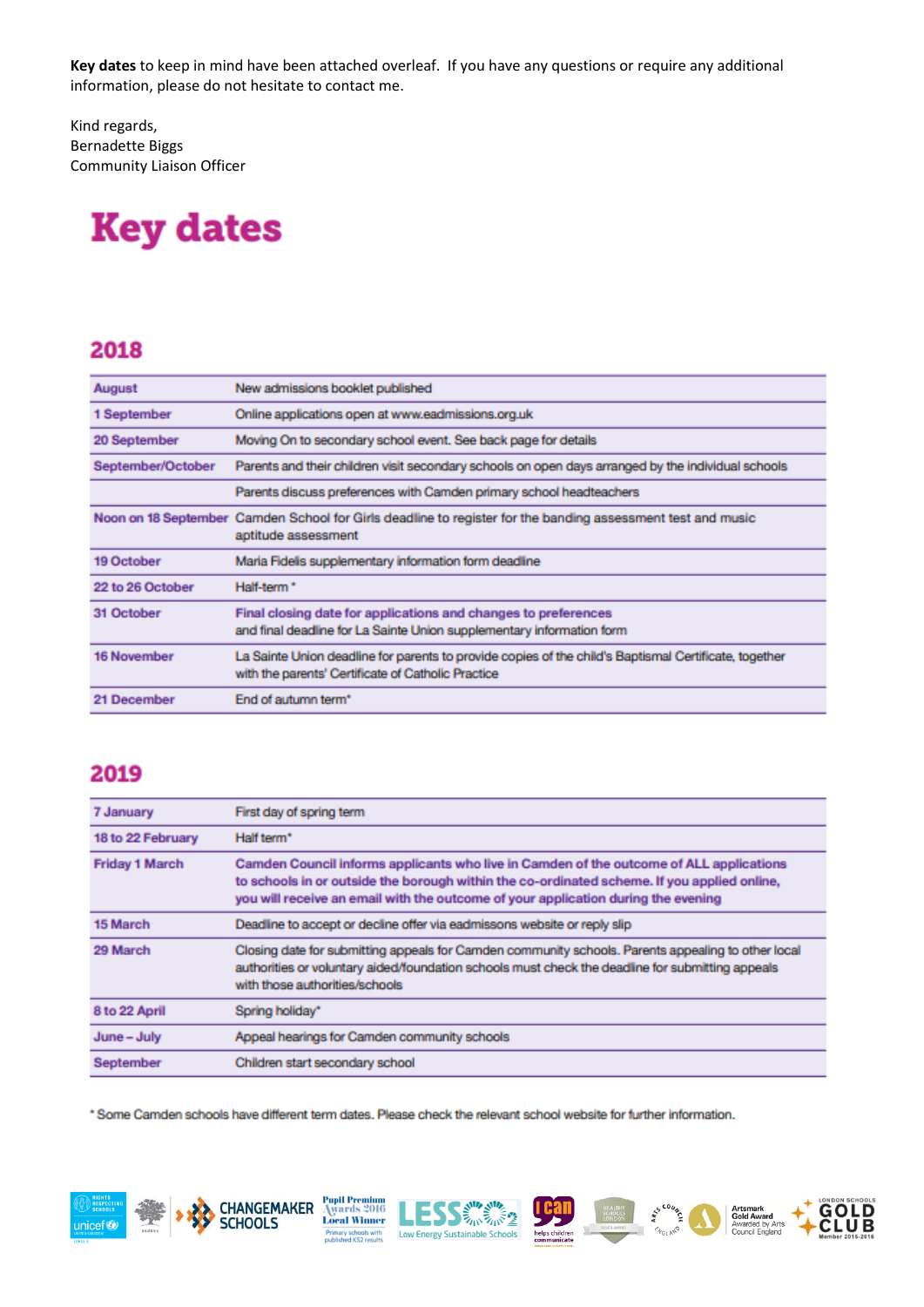# pen events 2018

#### **Acland Burghley School**

Burghley Road, London NWS 1UJ 020 7485 8515 www.aclandburghley.camden.sch.uk

Open evening: Wednesday 26 September 2018, 6 to 8pm Open mornings: 24, 25, 26 and 27 September, 9 to 10,30am Sixth Form: LaSWAP: Thursday 22 November, 5.30 to 8pm (pre-registration is required - see the school website or laswap. camden.sch.uk for details)

#### **Hampstead School**

Westbere Road, London NW2 3RT 020 7794 8133

www.hampsteadschool.org.uk

Open evening: Thursday 27 September 2018, 5.30 pm Open mornings: Tuesdays 18, 25 September, 2, 9, 16 October, 9am Sixth Form: Thursday 22 November, 6pm

#### **La Sainte Union**

Highgate Road, London NW5 1RP 020 7428 4600 www.lasainteunion.org.uk



 $68$ 

**CART** 

Open evening: Thursday 27 September 2018, 4 to 7pm Open days: 4 October, 10am to 12pm; 10 October, 2 to 3.30pm Sixth Form: LaSWAP: Thursday 22 November, 5.30 to 8pm (pre-registration is required - see the school website or laswap. camden.sch.uk for details)

#### **Parliament Hill School**

Highgate Road, London NWS 1RL 020 7485 7077

www.parliamenthill.camden.sch.uk

Open evening: 27 September 2018, Spm to 7.30pm Open mornings: October 9, 10, 11, 9am to 10.45am Sixth Form: LaSWAP: Thursday 22 November, 5.30 to 8pm (pre-registration is required - see the school website or laswap. camden sch.uk for details)

#### **The UCL Academy**



**Local Winner** 

Primary schools with<br>published KS2 results

**Parliament Hill School** 

Adelaide Road, London NW3 3AQ 020 7449 3080 www.uclacademy.co.uk

Open evenings: 19 September, 15 October 2018, 4.30 to 7.30pm Open mornings: Book online for a space: 25, 26 September, 17 and 18 October, 9 to 10am

Sixth Form: Tuesday 6 and Wednesday 21 November, 4.30 to 6.30pm

#### **Camden School for Girls**

Sandall Road, London NW5 2DB 020 7485 3414 www.camdengirls.camden.sch.uk

Open evening: Monday 17 September 2018, 6pm Open mornings: Wednesday 12 and Friday 14 September, 9am Sixth Form: Tuesday 20 November 2018

#### **Haverstock School**

24 Haverstock Hill, London NW3 2BQ 020 7267 0975

www.haverstock.camden.sch.uk

Open evening: Wednesday 3 October 2018, 5 to 7pm Open mornings: 28 September, 1 and 8 October, 9.30 to 11am Sixth Form: Please contact the school office@havertock.camden. sch uk to arrange a personalised tour.

## **Maria Fidelis School FJC**

North Gower Street, London NW1 2LY 020 7387 2359 www.mariafidelis.camden.sch.uk



Open evening: Thursday 11 October 2018, 4pm Open mornings: Every Tuesday through the year 9.30 to 10.30am at the new site, Drummond Crescent Sixth Form: Thursday 15 November 2018, 4 to 6pm

#### **Regent High School**

Chalton Street, London NW1 1RX 020 7387 0126 www.regenthighschool.org.uk



Open evening: Thursday 4 October 2018, 4.30 to 7.30pm Open mornings: Wednesdays 3, 10, 17 and 31 October, 9am Sixth Form: Thursday 8 November 2018, 4 to 6.30pm

#### **William Ellis School**

Highgate Road, London NWS 1RN 020 7267 9346 www.williamellis.camden.sch.uk



Open evening: Thursday 27 September 2018, 6 to 8pm Open mornings: 2, 10 and 11 October, 9 to 10.30am Sixth Form: LaSWAP: Thursday 22 November, 5.30 to 8pm (pre-registration is required - see the school website or laswap. camden sch.uk for details)

## Camden Moving On event for parents of Year 5 and 6 pupils

Thursday 20 September, from 4pm to 6.30pm

## Haverstock School, 24 Haverstock Hill, Chalk Farm, London NW3 2BQ

#### Register at eventbrite.co.uk (search for 'Camden Moving On')